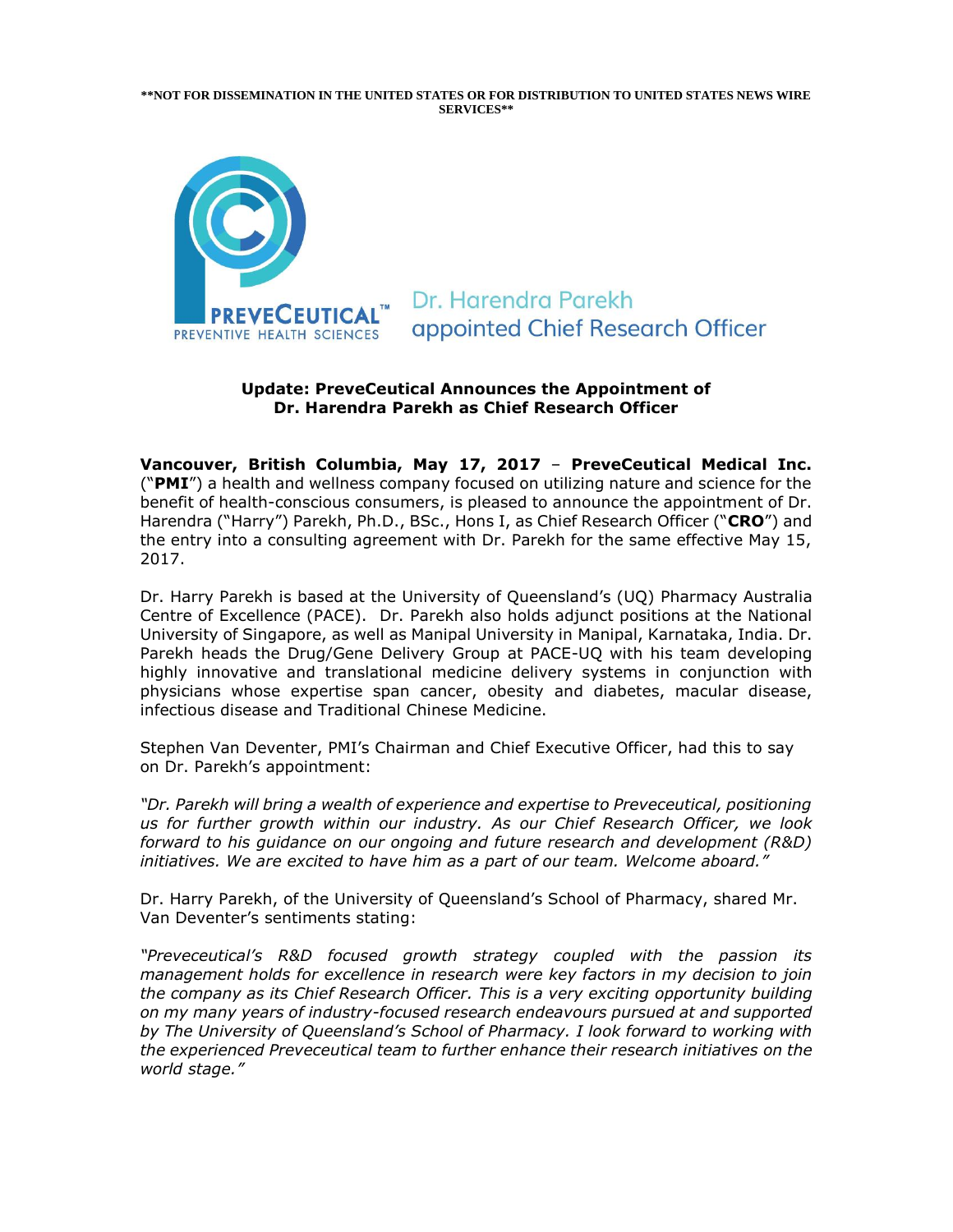The amalgamation between PreveCeutical Medical Inc. and Carrara Exploration Corp. (CSE:CAA) is ongoing. The amalgamation agreement provides for the acquisition of PMI by Carrara by way of a three-cornered amalgamation and a reverse take-over of Carrara by PMI. A copy of the news release announcing the amalgamation agreement was posted on Carrara's profile on the System for Electronic Document Analysis and Retrieval (SEDAR)'s website on March 23, 2017, and can be accessed at [www.sedar.com.](http://www.sedar.com/)

For more information about PreveCeutical, please visit [http://www.preveceutical.com/,](http://www.preveceutical.com/) follow us on Twitter: [https://twitter.com/preveceuticals,](https://twitter.com/preveceuticals) or on Facebook: <http://www.facebook.com/Preveceutical>

On Behalf of the Board,

"Stephen Van Deventer"

Chairman & CEO

## **Forward-Looking Statements:**

This news release includes certain statements that constitute "forward-looking information" within the meaning of applicable Canadian securities laws. Readers are cautioned that forward-looking statements are not guarantees of future performance or events and, accordingly, are cautioned not to put undue reliance on forward-looking statements due to the inherent uncertainty of such statements. Statements in this news release that are not purely historical are forward-looking statements and include any statements regarding beliefs, plans, expectations and orientations regarding the future. Often, but not always, forward-looking statements can be identified by words such as "pro forma", "plans", "expects", "may", "should", "budget", "schedules", estimates", "forecasts", "intends", "anticipates", "believes", "potential" or variations of such words including negative variations thereof and phrases that refer to certain actions, events or results that may, could, would, might or will occur or be taken or achieved. Such forward-looking statements include, among others, statements as to the performance of Dr. Parekh as CRO, the anticipated business plans of PMI regarding the foregoing, the timing of future activities and the prospects of their success for PMI, and PMI's ability and success in executing its proposed business plans. Actual results could differ from those projected in any forward-looking statements due to numerous factors including risks and uncertainties relating to the inability of PMI to complete its research programs as planned and obtain any required governmental approvals, and permits or financing required to carry out planned future activities. Other factors such as general economic, market or business conditions or changes in laws, regulations and policies affecting the biotechnology or pharmaceutical industry, may also adversely affect the future results or performance of PMI. There is no guarantee that any of the proposed research programs will be successful or their results can be commercialised by PMI. These forward-looking statements are made as of the date of this news release and, unless required by applicable law, PMI assumes no obligation to update the forward-looking statements or to update the reasons why actual results